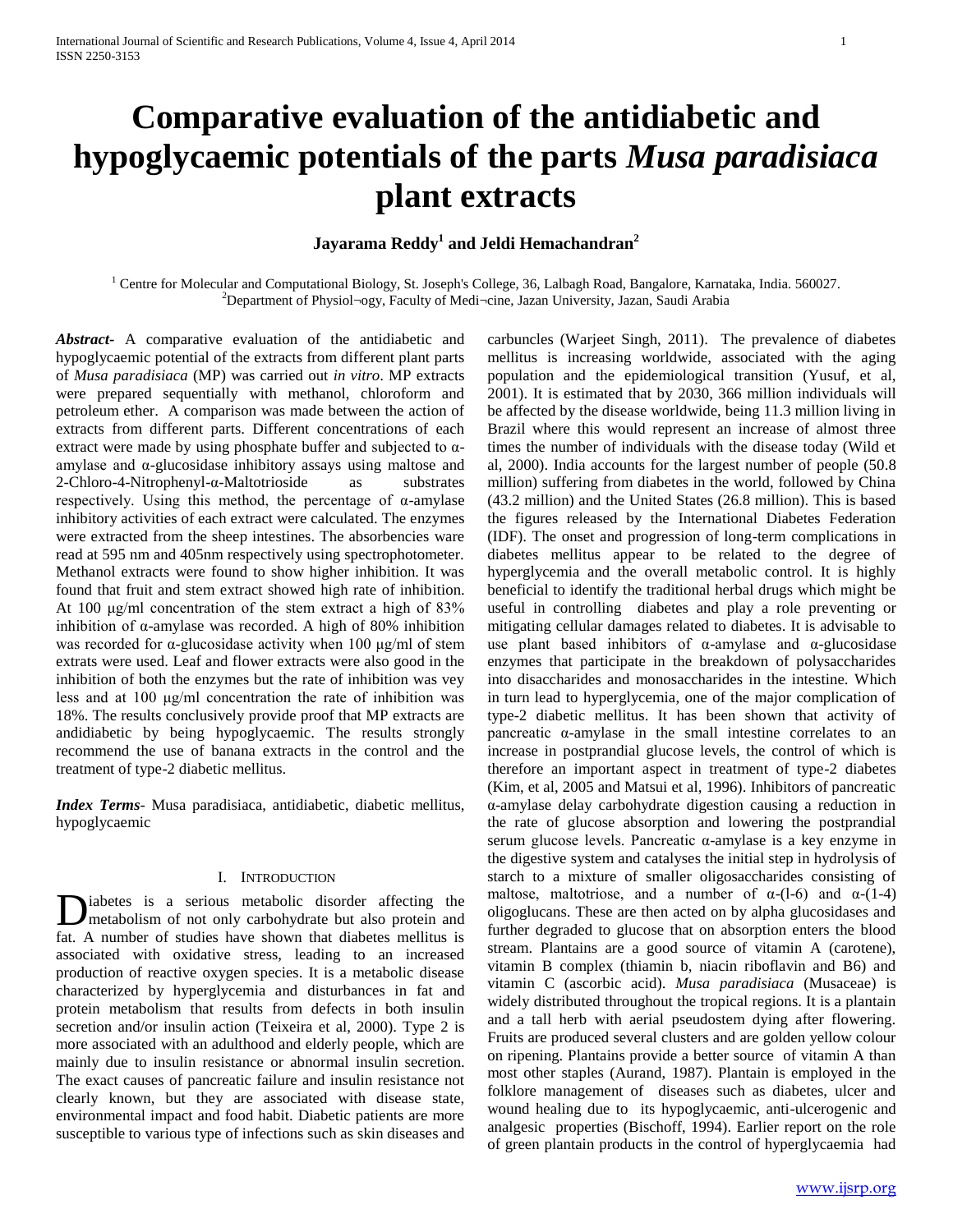been discussed (Oboh and Erema, 20 10, Willet et al., 2002). The stem juices of *Musa paradisiaca* have been used in treatment of diabetes mellitus as claimed in literature (Vedamurthy et al, 1997). Hence the present study was focused on investigating the antidiabetic potential of plantain. The study was also aimed at investigating the exact part the plant which is having high potential in controlling diabetes. These studies will provide a more in depth picture on the potential of this interesting traditional and widely consumed tropical fruit.

in the present study. The plant materials (Fig.1) were procured from the local growers. Extraction was carried using flowers, leaves, pseudostems and unripe fruits. The samples were minced into fine paste using manual grinder sterilized with 77% ethanol. The extraction was done using soxhlet extraction method as described in AOAC (1980). Extraction set-up left for twelve hours after which the extract was recovered by using different solvents such as, chloroform, methanol and petroleum ether separately. The extracts were glass evaporated by rotary evaporator and a thick paste was obtained as homogenate It was used as the sample.

### II. MATERIALS AND METHODS

 **Preparation of plant extract:** Plantain variety of *Musa paradisiaca* (MP) which is a commercially cultivated was used



**Fig-1:** *Musa paradisiaca* **flowering and pseudostem used in the experiment**

 **Preparation of enzymes:** Small intestines of sheep were procured from the local market freshly and stored in cold condition. The fresh intestine was cut into small pieces and macerated in chill conditions using phosphate buffer and then finely grinded into smooth paste (homogenate). The paste was centrifuged in refrigerated centrifuge at 10,000rpm. The clear solution obtained as the supernatant was used as the source of  $\alpha$ amylase and α-glucosidase.

### **Inhibition of α-amylase:**

The fresh intestine was cut into small pieces and macerated in chill conditions using phosphate buffer and then finely grinded it into smooth homogenate. The homogenate prepared from small intestine of sheep was used as enzyme source. Final volume of supernatant was maintained to 20% (w/v). Here, 40 μl tissue homogenate was mixed with 80 μl of test standard plant extract and incubated for 15 min at 37°C. Then, 280 μl maltose (37 mM) was added as the substrate for the enzymatic activity. The reaction mixture was incubated for 30 min. ultimately, the enzymatic reaction was stopped by putting the tubes in boiling water for 10 min. Later, the tubes were centrifuged and glucose concentration was assessed in the supernatant by glucose oxidase/presence of peroxidase method based kit. Readings (OD)

were taken in the spectrophotometer. Standard spectrophotometric assay method with slight modification (Kajaria, et al, 2011) was used. The absorbencies were read at 595 to record the rate of inhibition of α-amylase.

### **Inhibition of α-glucosidase:**

Readings (OD) were taken in the spectrophotometer. Standard spectrophotometric assay method (Kumar et al, 2011) was used by slightly modifying the original procedure. The 90 μl of homogenate-supernatant was mixed with 180 μl of 40 mM phosphate buffer (pH 6.9), plant extract, and positive control of various concentrations and incubated at 37°C for 15 min. To this reaction mixture, 360 μl of substrate, 2-Chloro-4-Nitrophenyl-α-Maltotrioside (CNPG  $_3$ , 0.5 mg/ml) was added, mixed and for incubated 37°C for 10 min. Finally, absorbance was measured at 405 nm against blank in spectrophotometer. A control reaction was carried out without the test sample.The enzyme inhibitory rates of samples were calculated as follows:

## Inhibition% =  $\frac{\text{control absorption} - \text{sample absorption}}{\text{Control absorption} \times 100}$ Control absorption  $\times$  100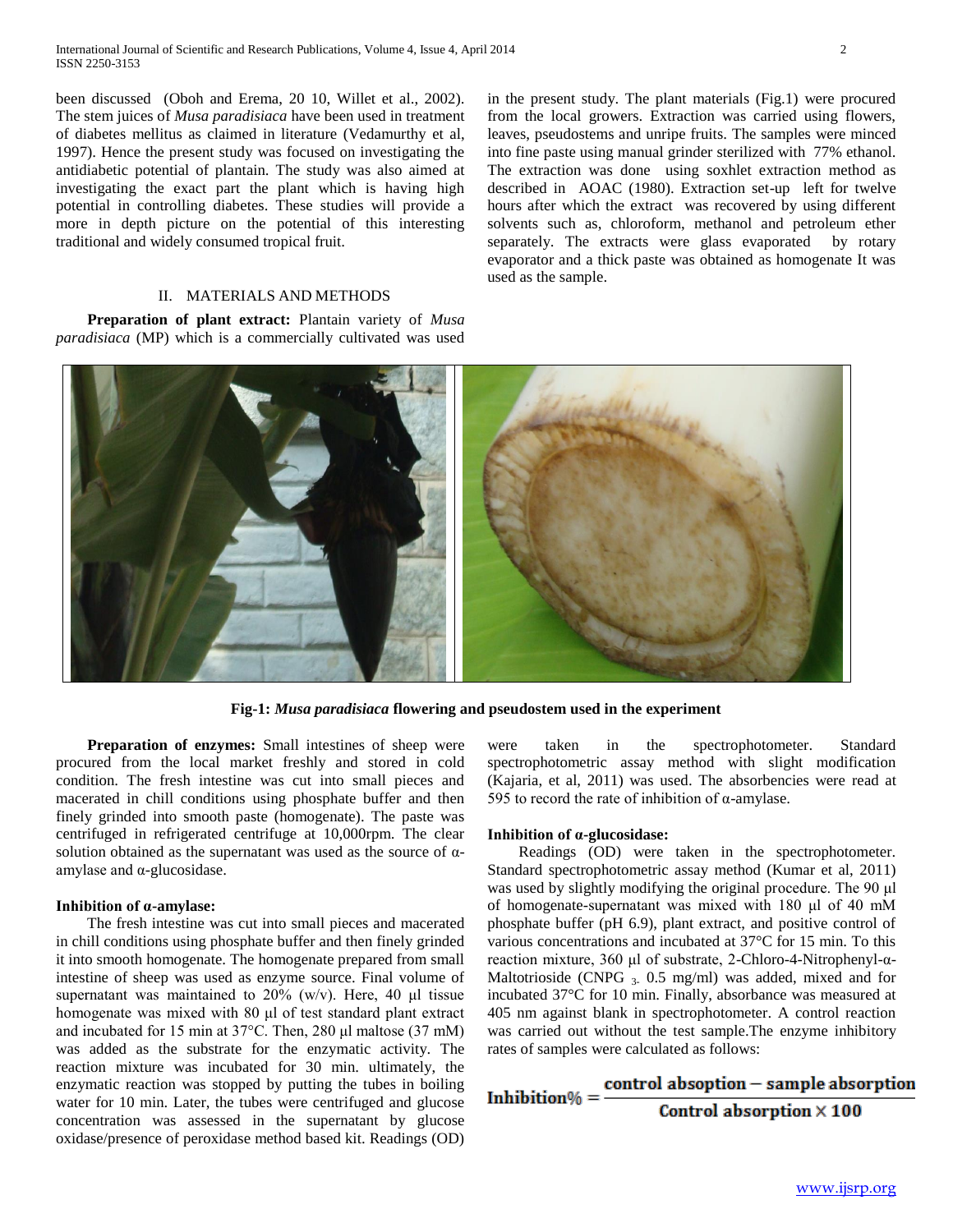### III. RESULTS

There are a number of plants that show antidiabetic property but in this study MP was used mainly because it is widely consumed as a vegetable in tropical regions. MP extracts were prepared sequentially with methanol, chloroform and petroleum ether. Out of these four extracts only the methanol extracts obtained through were found to give good rate of inhibition. Hence all the further studies and analyses were carried out using only the methanol extracts. Four different MP extracts were tested for the inhibition of the  $\alpha$ -amylase (Table-1, Figs-2 and 4) and  $\alpha$ -glucosidase (Table-2, Figs-3 and 5) enzymes. 10  $\mu$ g/ml to

100 μg/ml range of MP extracts were only used for final analysis as after 100 μg/ml concentration there was decline in the inhibition rate. It was found that fruit and stem extract showed high rate of inhibition. At 100 μg/ml concentration of the stem extract a high of 83% inhibition of α-amylase was recorded. A high of 80% inhibition was recorded for α-glucosidase activity when 100 μg/ml of stem extrats were used. Leaf and flower extracts were also good in the inhibition of both the enzymes but the rate of inhibition was very less. At 100 μg/ml concentration the rate of inhibition was 18%. The results conclusively proved that MP extracts are andidiabetic by being hypoglycaemic.

|               | 10<br>$\mu$ g/ml | <b>20</b><br>$\mu$ g/ml | 30<br>$\mu$ g/ml | 40<br>$\mu$ g/ml | 50<br>$\mu$ g/ml | 60<br>µg/ml | 70<br>$\mu$ g/ml | $80 \mu g/ml$ | 90<br>$\mu$ g/ml | 100<br>$\mu$ g/ml |
|---------------|------------------|-------------------------|------------------|------------------|------------------|-------------|------------------|---------------|------------------|-------------------|
| <b>STEM</b>   |                  | O                       | 24               | 34               | 45               | 62          | 71               | 73            | 81               | 83                |
| <b>FRUIT</b>  |                  |                         | 27               | 45               | 53               | 60          | 68               | 72            | 74               | 76                |
| <b>LEAF</b>   |                  |                         | 05               | 09               | 15               | 16          | 16               | 17            | 18               | 18                |
| <b>FLOWER</b> | $\bf{0}$         |                         |                  | $\boldsymbol{0}$ | −                |             | 12               | 12            | 13               | 14                |

**Table-1: Percentage of inhibition by MP extracts. Different concentrations of methanol extracts were used to inhibit the activity of α-amylase enzyme obtained from the small intestine of sheep.**

|               | 10<br>$\mu$ g/ml | <b>20</b><br>$\mu$ g/ml | 30<br>µg/ml      | 40<br>$\mu$ g/ml | 50<br>$\mu$ g/ml | 60<br>$\mu$ g/ml | 70<br>$\mu$ g/ml | $80 \mu g/ml$ | 90<br>$\mu$ g/ml | <b>100</b><br>$\mu$ g/ml |
|---------------|------------------|-------------------------|------------------|------------------|------------------|------------------|------------------|---------------|------------------|--------------------------|
| <b>STEM</b>   | 0                | O                       | 14               | 24               | 33               | 52               | 61               | 64            | 79               | 80                       |
| <b>FRUIT</b>  |                  |                         | 18               | 35               | 43               | 46               | 58               | 62            | 68               | 69                       |
| <b>LEAF</b>   |                  |                         | $\boldsymbol{0}$ | 5                | 11               | 13               | 19               | 19            | 21               | 21                       |
| <b>FLOWER</b> |                  |                         |                  | 0                | 3                |                  | 8                | 12            | 12               | 13                       |

**Table-2: Percentage of inhibition by MP extracts. Different concentrations of methanol extracts were used to inhibit the activity of α-glucosidase enzyme obtained from the small intestine of sheep.**

### IV. DISCUSSION

Diabetes mellitus, a common heterogeneous metabolic syndrome, is prevalent throughout the world and has been projected to become one of the world's main disablers and killers within the next 25 years. Blood glucose level, urine sugar and body weight have been commonly measured to monitor the glycemic control mechanism. Several authors reported flavonoids, sterols, alkaloids and polyphenols as bioactive antidiabetic principles [\(Ojewole and](http://www.ncbi.nlm.nih.gov/pubmed?term=Ojewole%20JA%5BAuthor%5D&cauthor=true&cauthor_uid=12949631) [Adewunmi, 2](http://www.ncbi.nlm.nih.gov/pubmed?term=Adewunmi%20CO%5BAuthor%5D&cauthor=true&cauthor_uid=12949631)003). The result of phytochemical screening on the stem juice of *M. paradisiaca* reveals that the extract contained various pharmacologically active compounds such as tannins and alkaloids. There are several studies reported positive correlation between phenolic content of plants and their respective antidiabetic activities (Anam et al, 2009 and Momo et al, 2009). Currently available oral therapies for treatment of diabetes mellitus are sulfonylureas, biguanides, α-glucosidase inhibitors, and glinides, which can be used alone or combined with other drugs to achieve better effect. Many of these oral antidiabetic agents have a number of serious adverse effects, thus, the management of diabetes without any side effects is still a challenge (Sharma et al, 2009). Plants like *Musa paradisiaca* containing natural antioxidants such as tannins, flavonoids,

vitamin C and E can preserve β-cell function and prevent diabetes induced ROS formation. Polyphenols, which are classified into many groups such as flavonoids, tannins and stilbenes, have been known as health-beneficial properties, which include free radical scavenging, inhibition of hydrolytic and oxidative enzymes, anti-inflammatory action and antidiabetogenic potentiality. Natural anti-diabetic drugs from medicinal plants, are the other available therapy for the treatment of diabetse mellitus due to their well-known biological activity. Substances extracted from fruiting bodies, cultured mycelia, and culture media have exhibited promising *in vitro* and *in vivo* biological activity including anti-diabetes (Lu et al, 2010). The ethnobotanical information reports a huge number of plants that may possess anti-diabetic potential, of which *Momordica charantia* (*M. charantia*), *Pterocarpus marsupium* (*P. marsupium*), and *Trigonella foenum* (*T. foenum*) greacum have been reported to be beneficial for treatment of type 2 diabetes. Herbal treatments for diabetes have been used in patients with insulin dependent and non-insulin dependent diabetes, diabetic retinopathy, diabetic neuropathy etc. The families of plants with the most potent hypoglycaemic effects include Leguminoseae, Lamiaceae, Liliaceae, Cucurbitaceae, Asteraceae, Moraceae, Rosaceae, Euphorbiaceae and Araliaceae (Bnouham et al, 2006). This indicates that there are many plants that can be used as drug to control diabetes. Moreover it is good to use the plant product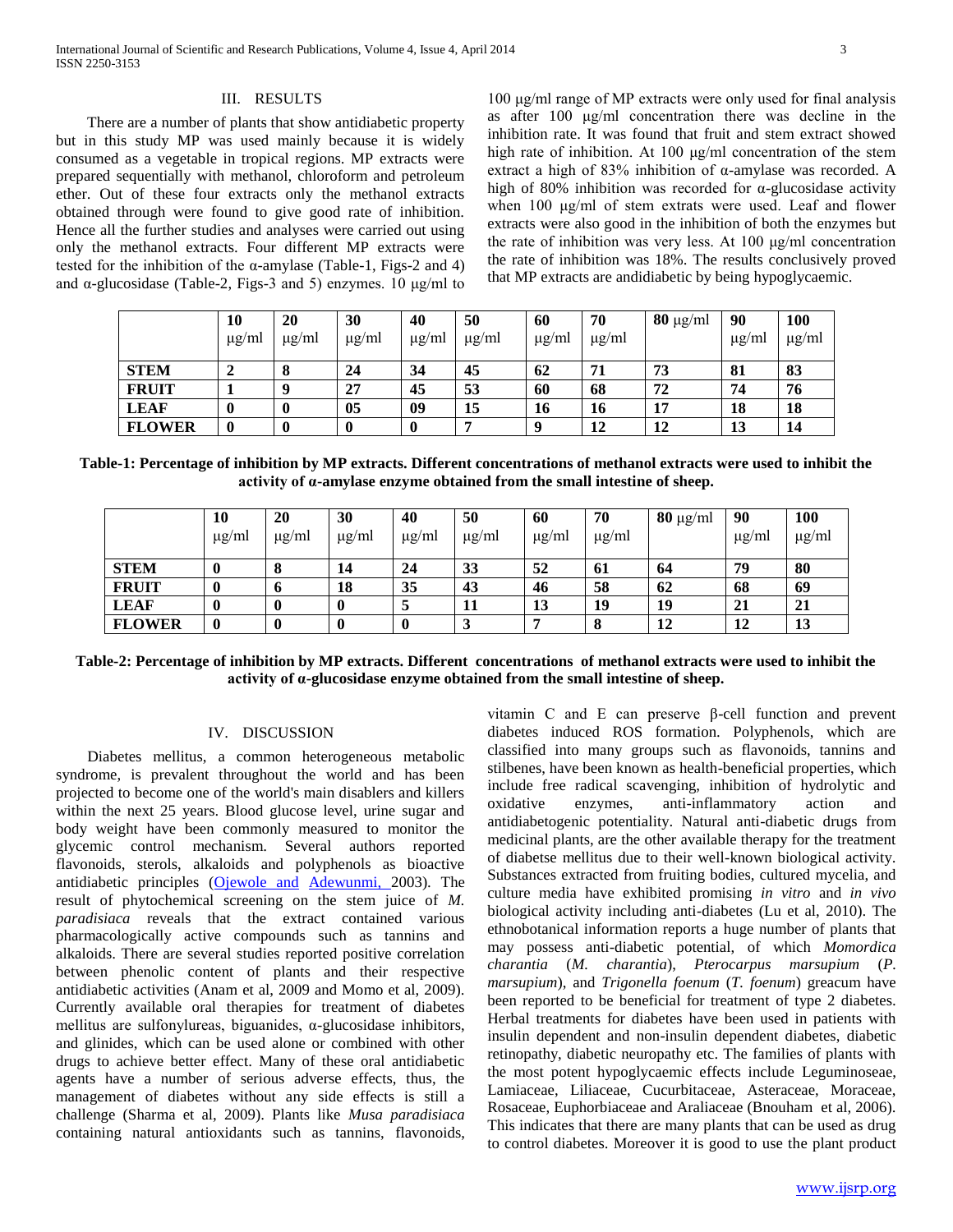than the synthetic drugs which will have severe side effects. There are a number of plants that show antidiabetic property but in this study MP was used mainly because it is widely consumed as a vegetable in tropical regions. In the current investigation we found that some parts of plantain, like fruit and stem were extremely good in inhibiting the enzymes. They showed 80% inhibition at certain concentrations. Thus these finding support

the fact that *Musa paradisiacal* is a source of potential drug against diabetes. This is the reason probably in India traditionally people have been eating food on plantain leaf. Our results show that the all most all part of the plantain were successful in inhibiting the two most important intestinal enzymes that regulate blood sugar level.



**Figs. 2,3,4,5: Percentage of inhibition by MP extracts. Different concentrations of methanol extracts were used to inhibit the activity of enzymes obtained from the small intestine of sheep. Fig-2 and 4 indicate the inhibition of α-amylase and Fig-3 and 5 indicate the inhibition of α Glucosidase.**

#### **REFERENCES**

- [1] Anam K, Widharna RM, Kusrini D 2009: α-glucosidase inhibitor activity of Terminalia species. Int J Pharmacol, 5:277-280.
- [2] Aurand WL. 1987. Food Composition and Analysis of Food , Von Nostrand Reinhold, New York, pp. 135 -138.
- [3] Bischoff H. 1994. Pharmacology of alpha glucosidase inhibition. Eur J Clin Invest., 24 :3 - 10.
- [4] Bnouham, Mohamed, Ziyyat A, Mekhfi H, Tahri A, Legssyer A. 2006: Medicinal plants with potential antidiabetic activity - A review of ten years of herbal medicine research (1990–2000) Int J Diabetes Metab.;14:1–25.
- [5] Kajaria D, Tripathi JS, Tiwari SK. 2011. Comparative evaluation of phenol and flavonoid content of polyherbal drugs. Pharmacol Online;3:1365-73.
- [6] Kim Y, Jeong Y, Wang M, Lee W, Rhee H. 2005. Inhibitory effect of pine extract on α-glucosidase activity and postprandial hyperglycemia. Nutrition;21:756-61.
- [7] Lu Y, Lu Z, Lv F, Wang Y, and Bie Y, 2010. Hypoglycaemic effect of comatin, an antidiabetic substance separated from Coprinus comatus broth, on alloxan-induced-diabetic rats. Food Chem.;121:39–43.
- [8] Matsui T, Yoshimoto C, Osajima K, Oki T, Osajima Y. 1996. In vitro survey of α-glucosidase inhibitory food components. Bio Biotechnol Biochem;60:2019-22.
- [9] Momo CEN, Fuh Ngwa A, Dongmo GIF, Oben JE. 2009. Antioxidant properties and α amylase inhibition of Terminalia superba Albizia sp., Cola